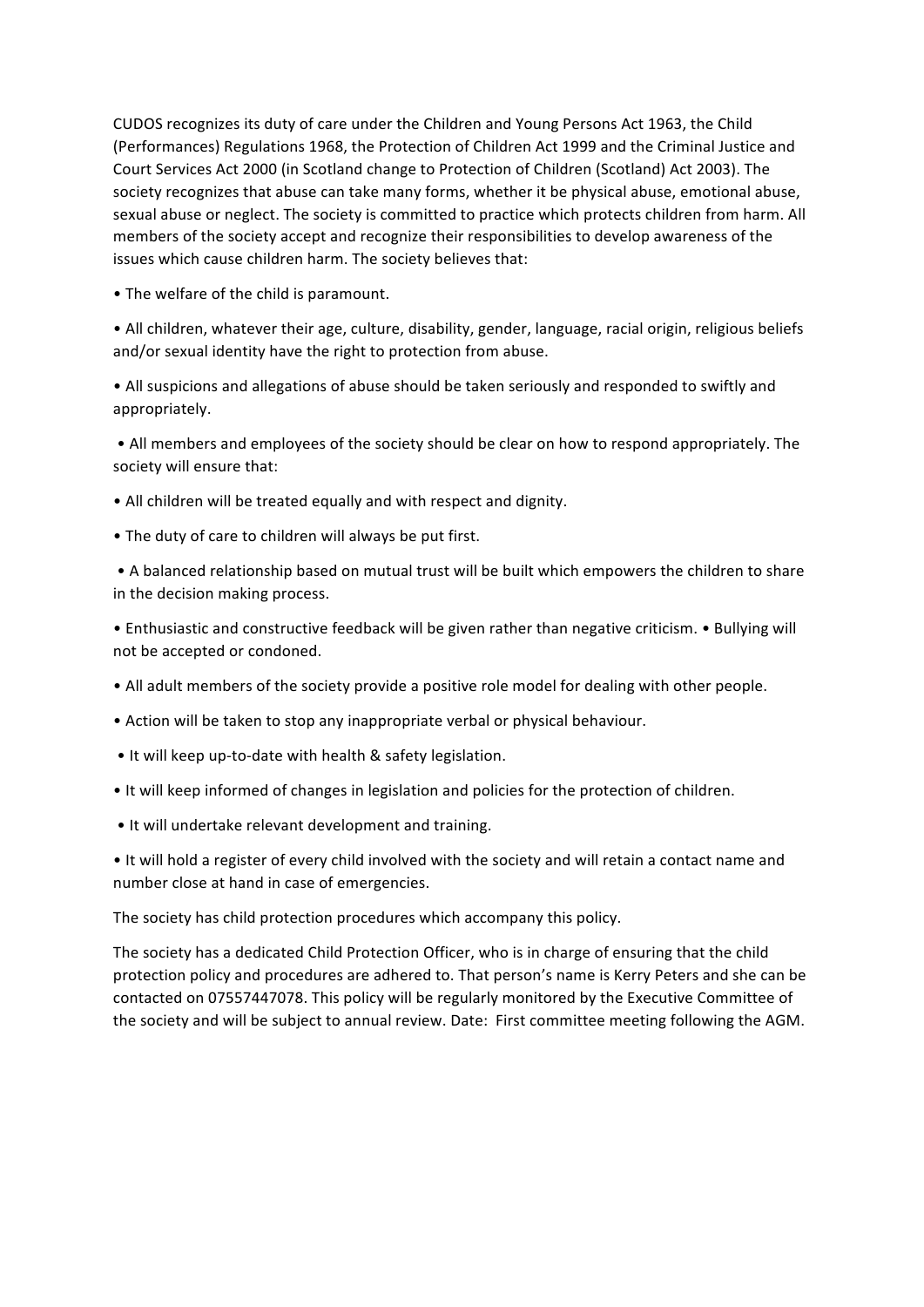## CHILD PROTECTION PROCEDURES

Responsibilities of the Society At the outset of any production involving children the society will:

- Undertake a risk assessment and monitor risk throughout the production process.
- Identify at the outset the person with designated responsibility for child protection.

• Engage in effective recruitment of chaperones and other individuals with responsibility for children, including appropriate vetting (if necessary in consultation with the local education authority). 

• Ensure that children are supervised at all times.

• Know how to get in touch with the local authority social services, in case it needs to report a concern. Parents 

• The society believes it to be important that there is a partnership between parents and the society. Parents are encouraged to be involved in the activities of the society and to share responsibility for the care of children. All parents will be given a copy the society's Child Protection Policy and procedures.

• All parents have the responsibility to collect (or arrange collection of) their children after rehearsals or performances. It is NOT the responsibility of the society to take children home. Unsupervised Contact 

- The society will attempt to ensure that no adult has unsupervised contact with children.
- If possible there will always be two adults in the room when working with children.

• If unsupervised contact is unavoidable, steps will be taken to minimize risk. For example, work will be carried out in a public area, or in a designated room with a door open.

• If it is predicted that an individual is likely to require unsupervised contact with children, he or she may be required to obtain a criminal record disclosure.

## Physical Contact

• All adults will maintain a safe and appropriate distance from children.

• Adults will only touch children when it is absolutely necessary in relation to the particular activity.

• Adults will seek the consent of the child prior to any physical contact and the purpose of the contact shall be made clear. Managing sensitive information

• The society has a policy and procedures for the taking, using and storage of photographs or images of children.

• Permission will be sought from the parents for use of photographic material featuring children for promotional or other purposes.

• The society's web-based materials and activities will be carefully monitored for inappropriate use.

• The society will ensure confidentiality in order to protect the rights of its members, including the safe handling, storage and disposal of any sensitive information such as criminal record disclosures. Suspicion of abuse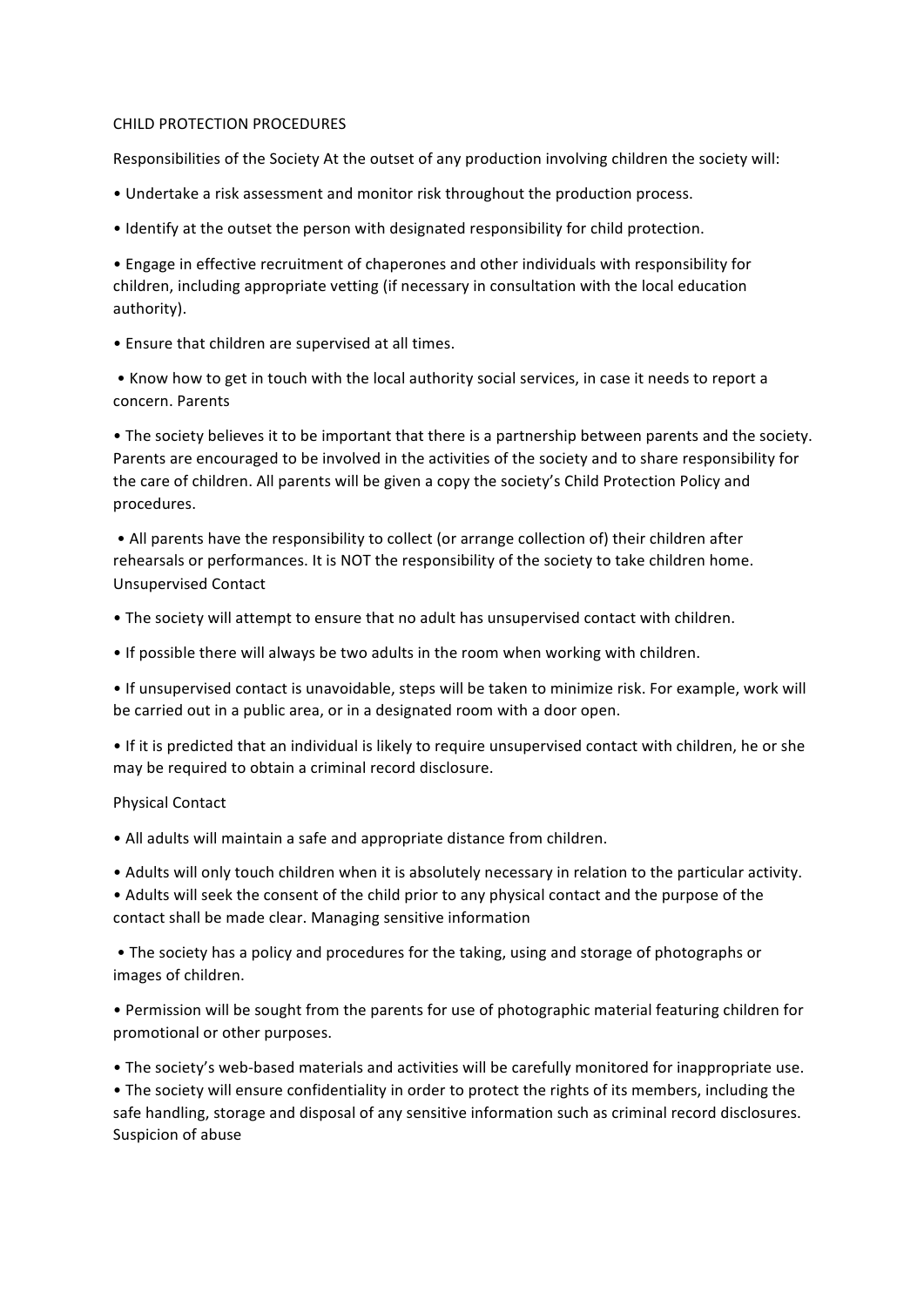• If you see or suspect abuse of a child while in the care of the society, please make this known to the person with responsibility for child protection. If you suspect that the person with responsibility for child protection is the source of the problem, you should make your concerns known to the Chairman. 

• Please make a note for your own records of what you witnessed as well as your response, in case there is follow-up in which you are involved.

• If a serious allegation is made against any member of the society, chaperone, venue staff etc., that individual will be suspended immediately until the investigation is concluded. The individual will be excluded from the theatre, rehearsal rooms etc. and will not have any unsupervised contact with any other children in the production. Disclosure of abuse If a child confides in you that abuse has taken place: 

• Remain calm and in control but do not delay taking action.

• Listen carefully to what has been said. Allow the child to tell you at their own pace and ask questions only for clarification. Don't ask questions that suggest a particular answer.

• Don't promise to keep it a secret. Use the first opportunity you have to share the information with the person with responsibility for child protection. Make it clear to the child that you will need to share this information with others. Make it clear that you will only tell the people who need to know and who should be able to help.

• Reassure the child that 'they did the right thing' in telling someone.

• Tell the child what you are going to do next.

• Speak immediately to the person with responsibility for child protection. It is that person's responsibility to liaise with the relevant authorities, usually social services or the police.

• As soon as possible after the disclosing conversation, make a note of what was said, using the child's own words. Note the date, time, any names that were involved or mentioned, and who you gave the information to. Make sure you sign and date your record. Recording

• In all situations, including those in which the cause of concern arises from a disclosure made in confidence, the details of an allegation or reported incident will be recorded, regardless of whether or not the concerns have been shared with a statutory child protection agency.

• An accurate note shall be made of the date and time of the incident or disclosure, the parties involved, what was said or done and by whom, any action taken to investigate the matter, any further action taken eg. suspension of an individual, where relevant the reasons why the matter was not referred to a statutory agency, and the name of the persons reporting and to whom it was reported. 

• The record will be stored securely and shared only with those who need to know about the incident or allegation. Rights & Confidentiality

• If a complaint is made against a member of the society, he or she will be made aware of his rights under the society's disciplinary procedures.

• No matter how you may feel about the accusation, both the alleged abuser and the child who is thought to have been abused have the right to confidentiality under the Data Protection Act 1998.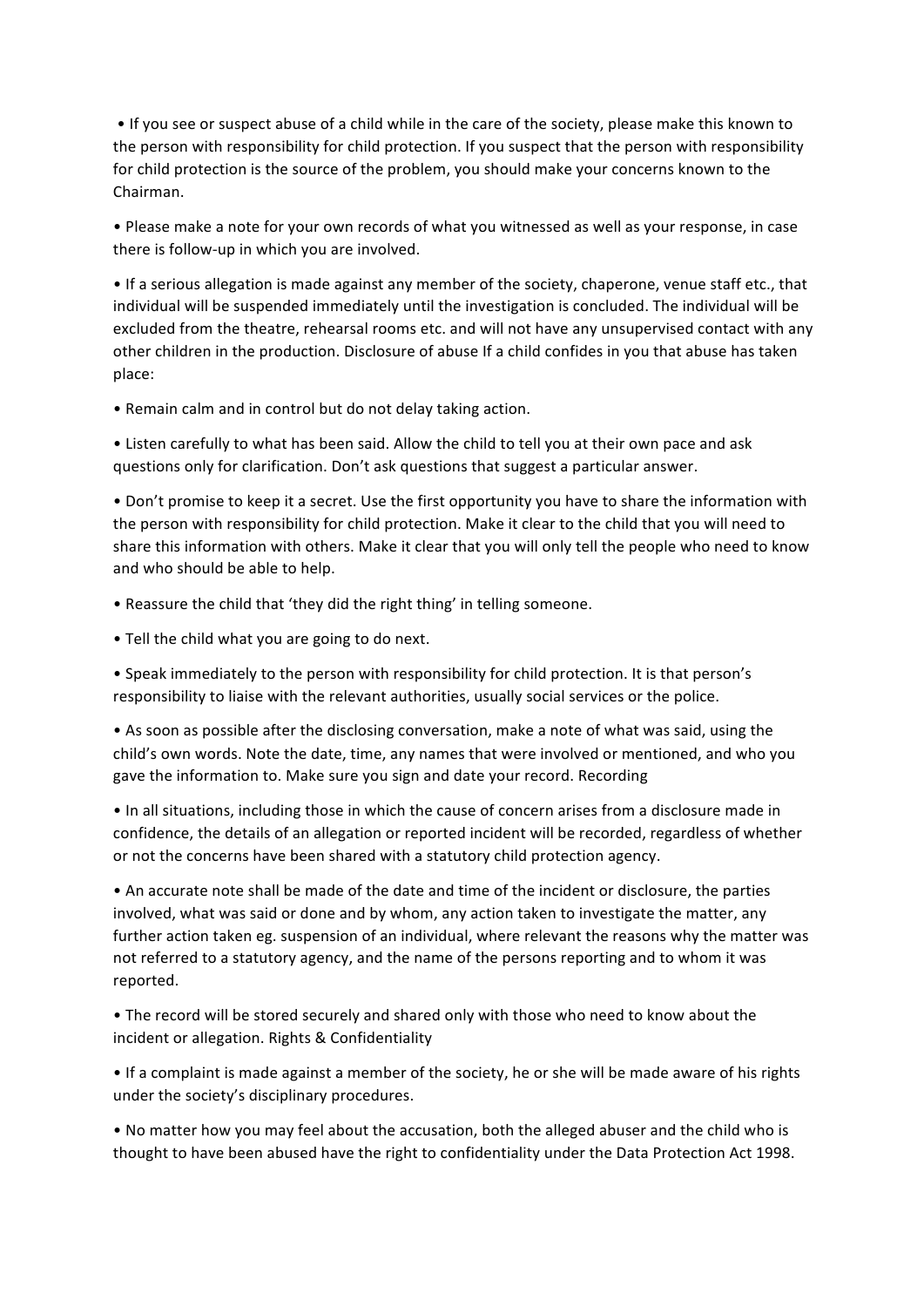Remember also that any possible criminal investigation could be compromised through inappropriate information being released.

• In criminal law the Crown, or other prosecuting authority, has to prove guilt and the defendant is presumed innocent until proven guilty. Accidents

• To avoid accidents, chaperones and children will be advised of "house rules" regarding health and safety and will be notified of areas that are out of bounds. Children will be advised of the clothing and footwear appropriate to the work that will be undertaken.

• If a child is injured while in the care of the society, a designated first-aider will administer first aid and the injury will be recorded in the society's accident book. This record will be countersigned by the person with responsibility for child protection.

• If a child joins the production with an obvious physical injury a record of this will be made in the accident book. This record will be countersigned by the person with responsibility for child protection. This record can be useful if a formal allegation is made later and will also be a record that the child did not sustain the injury while participating in the production. Criminal Record Disclosures • If the society believes it is in its best interests to obtain criminal record disclosures for chaperones or other personnel, it will inform the individual of the necessary procedures and the level of disclosure required. A Standard disclosure will apply for anyone with supervised access to children. An Enhanced disclosure will be required for anyone with unsupervised access.

• The society will have a written code of practice for the handling of disclosure information.

• The society will ensure that information contained in the disclosure is not misused.

## Chaperones

• Chaperones will be appointed by the society for the care of children during the production process. By law the chaperone is acting in loco parentis and should exercise the care which a good parent might be reasonably expected to give to a child. The maximum number of children in the chaperone's care shall not exceed 12.

• Chaperones will be made aware of the society's Child Protection Policy and Procedures.

• Chaperones will not usually have unsupervised access to children in their care. If unsupervised access is unavoidable, or if this is a requirement of the local authority, a criminal record disclosure will be sought.

• Where chaperones are not satisfied with the conditions for the children, they should bring this to the attention of the producer. If changes cannot be made satisfactorily, the chaperone should consider not allowing the child to continue.

• If a chaperone considers that a child is unwell or too tired to continue, the chaperone must inform the producer and not allow the child to continue.

• Under the Dangerous Performances Act, no child of compulsory school age is permitted to do anything which may endanger life or limb. This could include working on wires or heavy lifting. Chaperones should tell the producer to cease using children in this way and should contact the local authority. 

• During performances, chaperones will be responsible for meeting children at the stage door and signing them into the building.